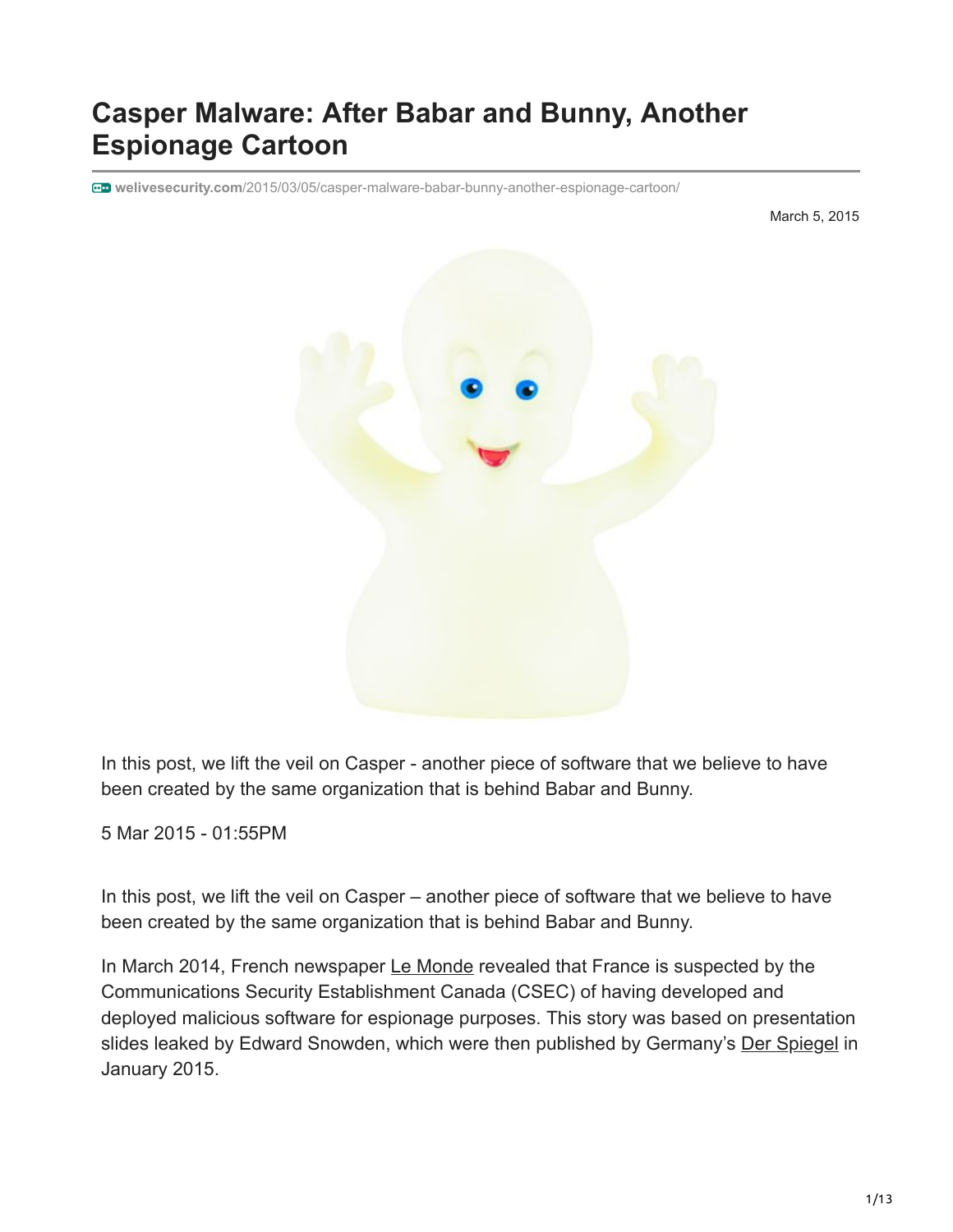According to the CSEC presentation, the malicious software in question is called "Babar" by its creators, likely after the famous French cartoon character "[Babar The Elephant"](http://en.wikipedia.org/wiki/Babar_the_Elephant). Since then, several malware researchers have begun to work on the enigma that is Babar. Marion Marschalek (Cyphort) struck first, with [her report on the "Bunny" malware.](http://www.cyphort.com/evilbunny-malware-instrumented-lua/) Bunny shares some characteristics with the Babar malware described by CSEC. In mid-February, Marion published [another report](http://www.cyphort.com/babar-suspected-nation-state-spyware-spotlight/), this time on the actual Babar case, explaining in great detail its spying features. At the same time, Paul Rascagnères (G Data) published a [blog post](https://blog.gdatasoftware.com/blog/article/babar-espionage-software-finally-found-and-put-under-the-microscope.html) on the similarities between Babar and Bunny, and showed that they were very probably related to the malware described in the CSEC's slides.

In this blog post, we lift the veil on another piece of software that we believe to have been created by the same organization that is behind Babar and Bunny. This component is called "Casper" by its authors – presumably named after yet another famous cartoon character.

Casper was used against Syrian targets in April 2014, which makes it the most recent malware from this group publicly known at this time. To attack their targets, Casper's operators used [zero-day](http://virusradar.com/glossary/zero-day) exploits in Adobe [Flash](https://www.welivesecurity.com/search/?s=Flash&x=0&y=0), and these exploits were – surprisingly – hosted on a Syrian governmental website. Casper is a well-developed reconnaissance tool, making extensive efforts to remain unseen on targeted machines. Of particular note are the specific strategies adopted against antimalware software.

## **Context**

[In mid-April 2014, Vyacheslav Zakorzhevsky \(Kaspersky\) observed that the website](http://securelist.com/blog/incidents/59399/new-flash-player-0-day-cve-2014-0515-used-in-watering-hole-attacks/) "jpic.gov.sy" was hosting two Flash zero-day exploits, targeting the vulnerability later labeled CVE-2014-0515. This website was set up in 2011 by the Syrian Justice Ministry apparently to allow Syrian people to ask for reparation for the damage of the civil war. The website is still online and apparently currently clean, although it was [defaced in September 2014](http://www.zone-h.org/mirror/id/22851174?zh=2) by some "hacktivist".

At the time of the events, Zakorzhevsky could not retrieve the payloads distributed by these Flash zero-days exploits. ESET researchers were able to find two of these payloads, thanks to [ESET LiveGrid®](http://www.eset.com/int/about/technology/#livegrid) threat telemetry systems. The URLs of these payloads and the dates when they were seen correspond to Zakorzhevsky's description.

In a joint effort with Marion Marschalek, Paul Rascagnères, and researchers from the [Computer Incident Response Center Luxemboug](http://www.circl.lu/) (CIRCL), we were recently able to determine that the payloads distributed were very likely developed by the same actors who developed the Babar and Bunny software.

## **Casper Binary Analysis**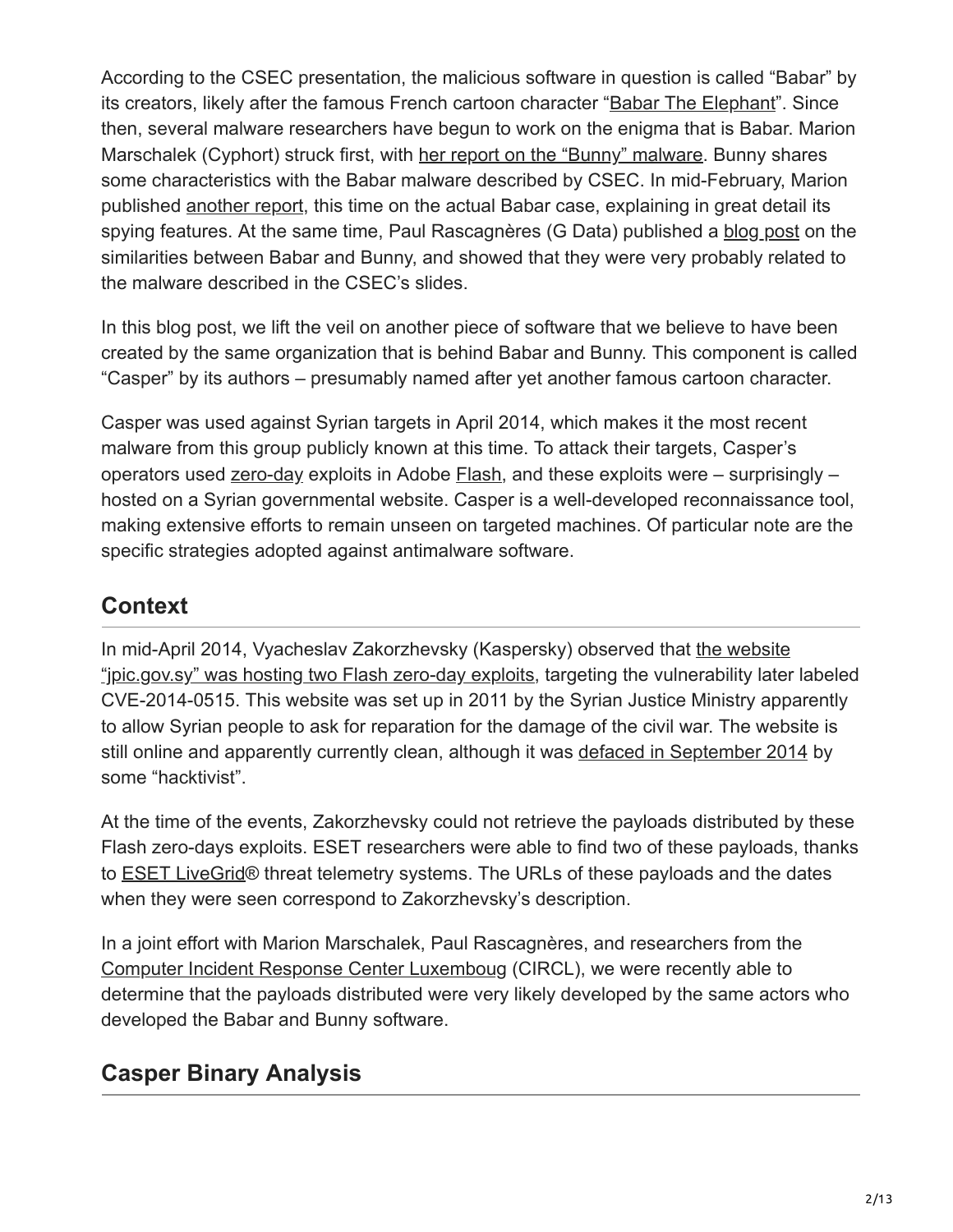The two samples we found are the same core program but differently packaged. The first sample is an executable dropping the core program and making it persistent on the machine. The second is a Windows library that deploys the core program directly into memory, also in the form of a library. In this latter case, the name of the core program library was left visible by its creators: "**Casper\_DLL.dll**".

Throughout this blog, we will focus on the first of these two payloads, the second one being similar in terms of behavior.

### **Dropper**

The dropper is named "domcommon.exe" and its compilation date is set to the June  $18<sup>th</sup>$ , 2010. This is very likely a forged date, as we will explain later.

Its execution is based on an XML configuration file decrypted at runtime with the RC4 algorithm and a hardcoded 16-byte key. Before the decryption, the program uses a checksum computation to make sure the memory area containing the decryption key has not been modified. Figure 1 shows the dropper's decrypted configuration file.



Figure 1 – Casper Dropper Configuration File

## **Casper Playing Chess against Antivirus**

Firstly, the dropper extracts the <STRATEGY> tag from its configuration file. This tag defines precisely how the malware should behave, depending on which antivirus is present on the machine.

#### **Choosing the appropriate strategy**

First, the dropper retrieves the name of any antivirus that may be running on the machine by executing the [Windows Management Instrumentation](https://msdn.microsoft.com/en-us/library/aa394582%28v=vs.85%29.aspx) (WMI) request "SELECT \* FROM AntiVirusProduct" and fetching the "displayName" field from the result. If an <AV> tag exists in the configuration file with a "NAME" attribute matching the name of an installed antivirus product, it will be set as the execution strategy. In this case, four antivirus products have a defined strategy.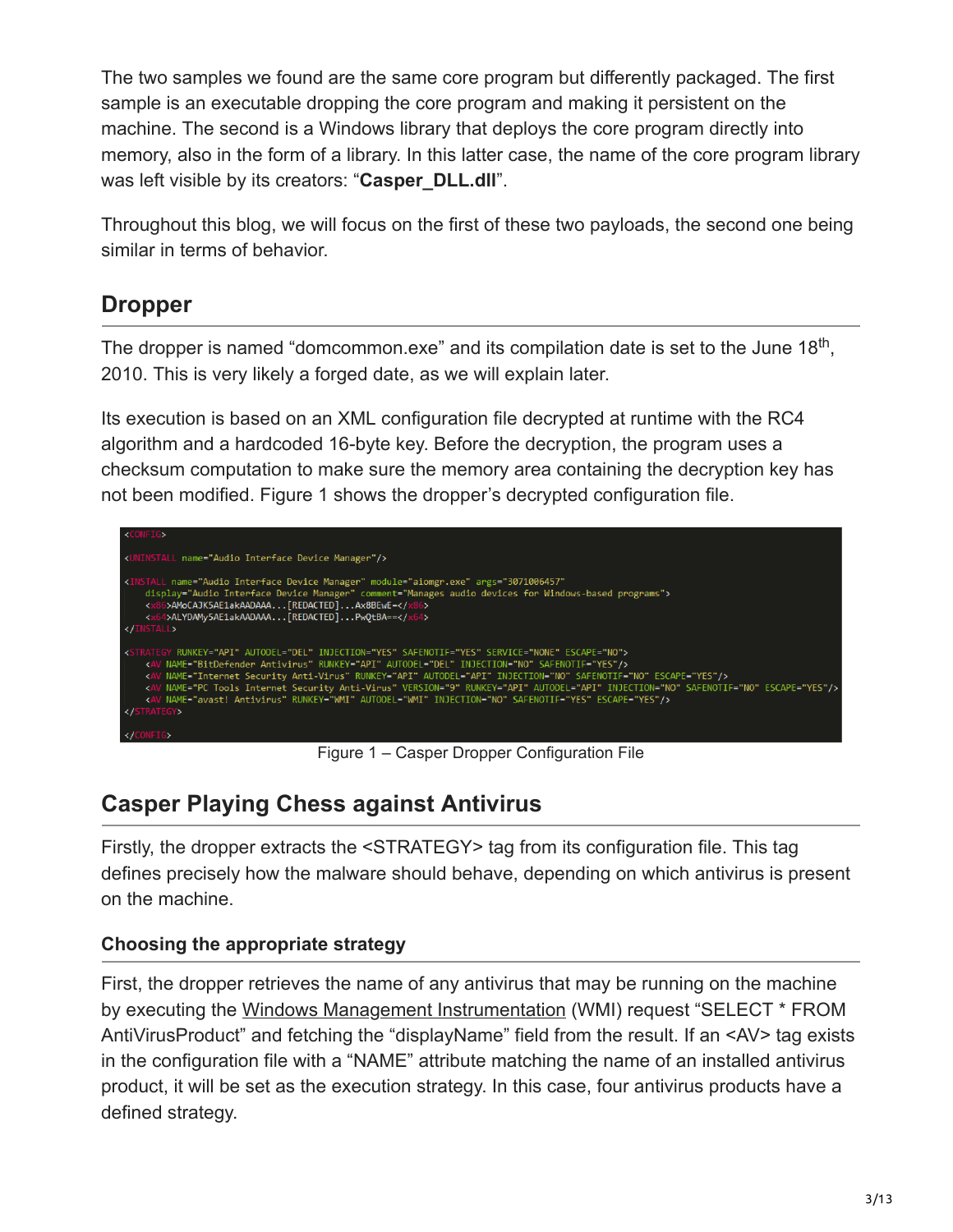If no strategy is found for the running antivirus, or if no antivirus is protecting the computer, the default strategy described in the <STRATEGY> tag's attributes will be applied. Alternatively, if a file named "strategy.xml" is present in the dropper's folder, it will override the strategy from the configuration file.

#### **Possible Moves**

A strategy is a set of attributes that influences both the dropper and the payload execution. Some of these attributes define *how* to realize certain actions, whereas the others define *whether* to perform certain actions. The following array describes the various "moves" offered by these attributes.

| <b>Attribute</b> | <b>Attribute Purpose</b>                                                                                                             | <b>Possible</b><br><b>Value</b> | <b>Value Meaning</b>                                                           |
|------------------|--------------------------------------------------------------------------------------------------------------------------------------|---------------------------------|--------------------------------------------------------------------------------|
| <b>RUNKEY</b>    | Defines how the dropper will interact<br>with the Windows registry in order to<br>be persistent on the machine                       | <b>API</b>                      | <b>Calls to Windows API</b><br>functions<br>(RegOpenKeyEx,<br>RegQueryValueEx) |
| <b>BAT</b>       | Execution of a batch file containing<br>"reg" commands                                                                               |                                 |                                                                                |
| <b>REG</b>       | Execution of "reg" commands in a<br>command prompt process                                                                           |                                 |                                                                                |
| <b>WMI</b>       | Calls to methods of the StdRegProv<br><b>WMI</b> class                                                                               |                                 |                                                                                |
| <b>AUTODEL</b>   | Defines how the dropper will remove<br>itself from the machine after its<br>execution                                                | <b>DEL</b>                      | Execution of a<br>command line in a<br>command prompt<br>process               |
| <b>API</b>       | Call to MoveFileEx API function to<br>delete the dropper during the next<br>restart of the system                                    |                                 |                                                                                |
| <b>WMI</b>       | Execution of a command line in a<br>command prompt process created<br>through the Create method of the<br>Win32 Process WMI class    |                                 |                                                                                |
| <b>INJECTION</b> | Defines whether the dropper and the<br>payload will inject their code into a<br>new process, or execute it in the<br>initial process | <b>YES/NO</b>                   | N/A                                                                            |
| <b>SAFENOTIF</b> | Defines whether or not the payload<br>will contact the C&C server                                                                    | <b>YES/NO</b>                   | N/A                                                                            |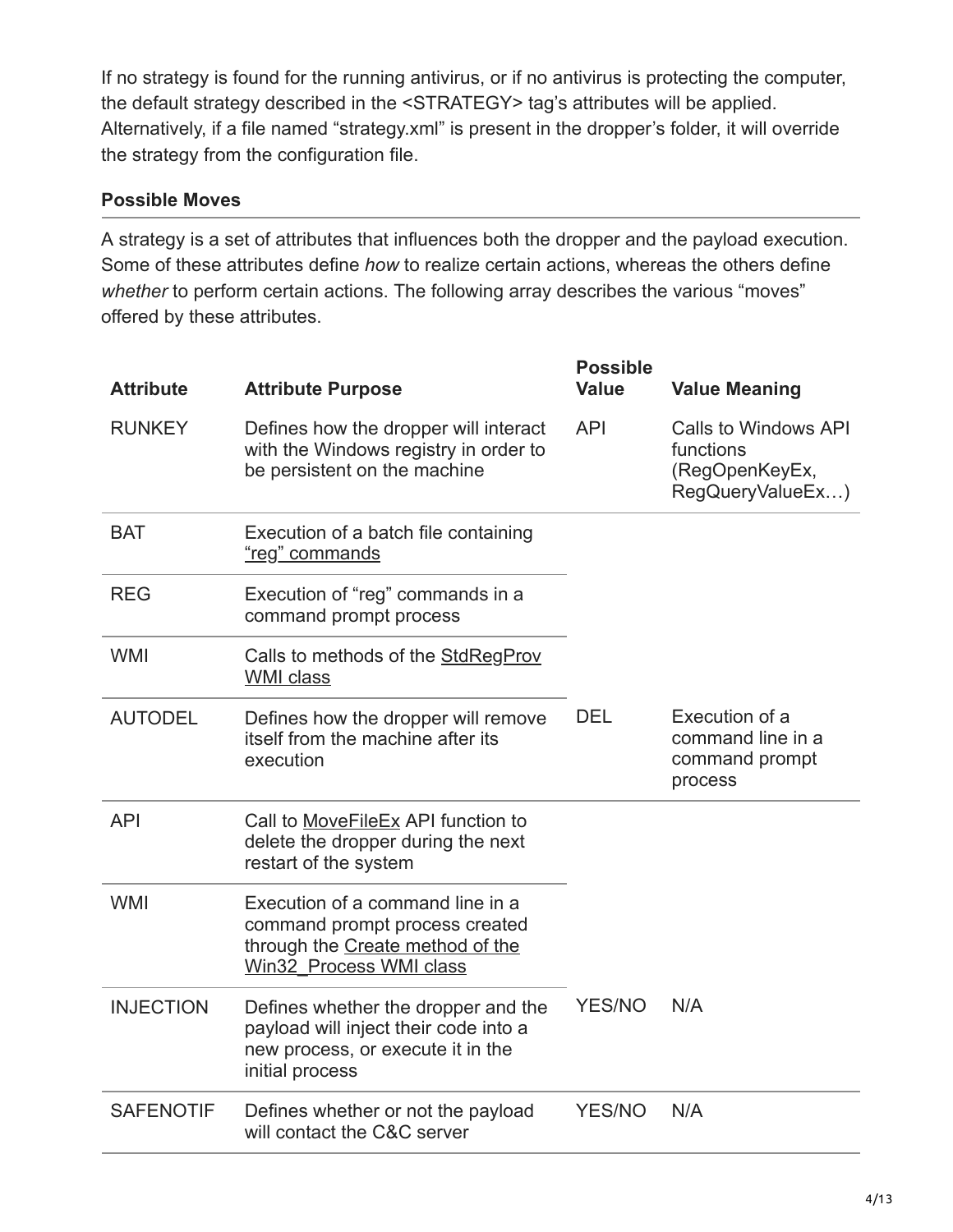| <b>Attribute</b> | <b>Attribute Purpose</b>                                                                                                               | <b>Possible</b><br><b>Value</b> | <b>Value Meaning</b> |
|------------------|----------------------------------------------------------------------------------------------------------------------------------------|---------------------------------|----------------------|
| <b>SERVICE</b>   | Likely defines how to interact with<br>Windows services, but the code<br>managing this attribute is missing in<br>these Casper samples | <b>API</b>                      | N/A                  |
| <b>SC</b>        | N/A                                                                                                                                    |                                 |                      |
| <b>ESCAPE</b>    | Defines whether the dropper will<br>execute normally, or simply exit                                                                   | <b>YES/NO</b>                   | N/A                  |
|                  | SCHEDULER Unknown. The code managing this<br>attribute is missing in these Casper<br>samples                                           | <b>CMD</b>                      | N/A                  |

The possibilities offered by this <STRATEGY> tag show that Casper's authors have acquired an in-depth knowledge of behavioral detections in certain antivirus products.

For example, process injection will only happen on machines with none of the four defined antiviruses running, since in such a case the "INJECTION" attribute will be set to "NO". Interestingly, three antiviruses have the "ESCAPE" attribute set to "YES", which means the dropper will simply uninstall itself in their presence **without** deploying Casper's payload.

As the list of <AV> tags is pretty short, we can speculate that these are the antiviruses Casper's authors expect to find on their targets. For the record, the "VERSION" attribute present in one <AV> tag is actually never used in the code, but it still indicates the intention to distinguish different versions of the same antivirus product. We very rarely see this level of precision employed in malware in order to bypass antivirus.

### **Time To Drop The Payload**

In the event that the "ESCAPE" attribute is set to "NO" in the chosen strategy – as is the case with the default strategy – the dropper will then execute the commands provided in the form of XML tags in the configuration file, as shown in Figure 2.



Figure 2 – Casper Dropper's Commands

**Uninstalling previous versions**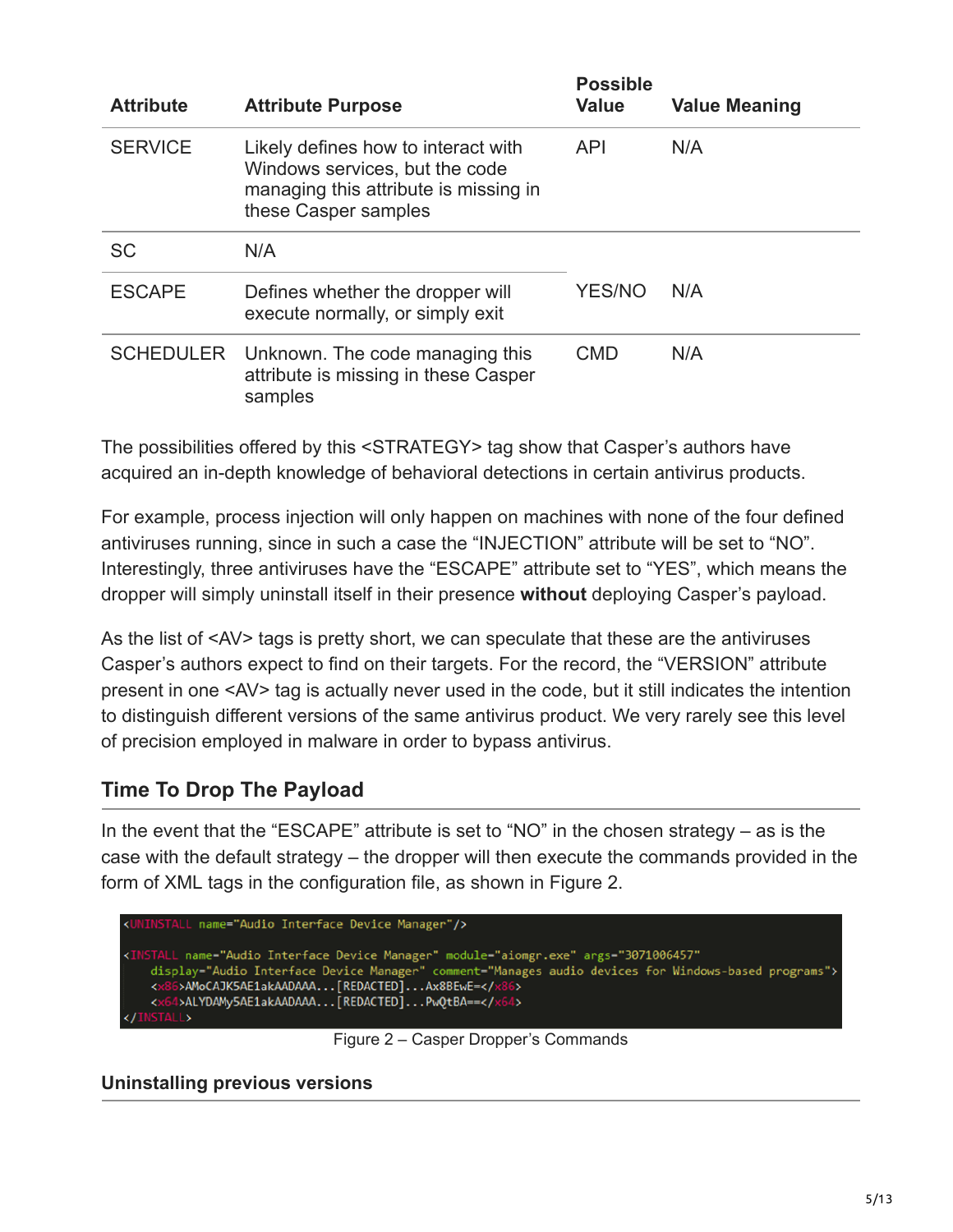The first command instructs the dropper to remove other Casper instances that could possibly be running on the system. The corresponding <UNINSTALL> tag comes with a "name" attribute, which will be prefixed with the BIOS constructor name retrieved from the Windows registry (Intel, NEC…) before being used as an identifier. This prefixing is likely meant to avoid drawing the user's attention if he or she happened to notice the identifier.

The program is uninstalled in two steps, each step addressing different methods of persistence employed by Casper:

- If it exists, the scheduled task whose name matches the identifier is removed from the system
- If it exists, the application registered with the identifier in the Windows registry is removed from the system

### **Payload installation**

The payload installation is then directed by the <INSTALL> tag, which provides two versions of the payload, one for 32-bit machines (<x86>) and another one for 64-bit machines (<x64>).

The attributes of the <INSTALL> tag will then be used by one of the two installation methods previously mentioned. If the operating system is Windows 7 or newer, persistence will be set through a scheduled task; otherwise it will be set through the Windows registry key

"HKLM\Software\Microsoft\Windows\CurrentVersion\Run".

The <INSTALL> tag provides an argument to give to the payload. The exact value of the argument is critical to the "correct" execution of the payload. The actual verification in the payload is subtle: the argument is used in a custom algorithm to find library functions in memory. Unless the value is correct, the addresses of these library functions will be wrong, resulting in a random-looking crash of the payload.

### **Dropper cleans itself**

Before terminating its execution, the dropper removes itself from the system, using the method defined in the AUTODEL attribute. It should be noted that the payload is not launched at this moment: it will be run only at the next startup thanks to the previous persistence method.

## **Payload**

Similarly to the dropper, Casper payload's execution is based on an XML configuration file decrypted at run-time, and shown in Figure 3.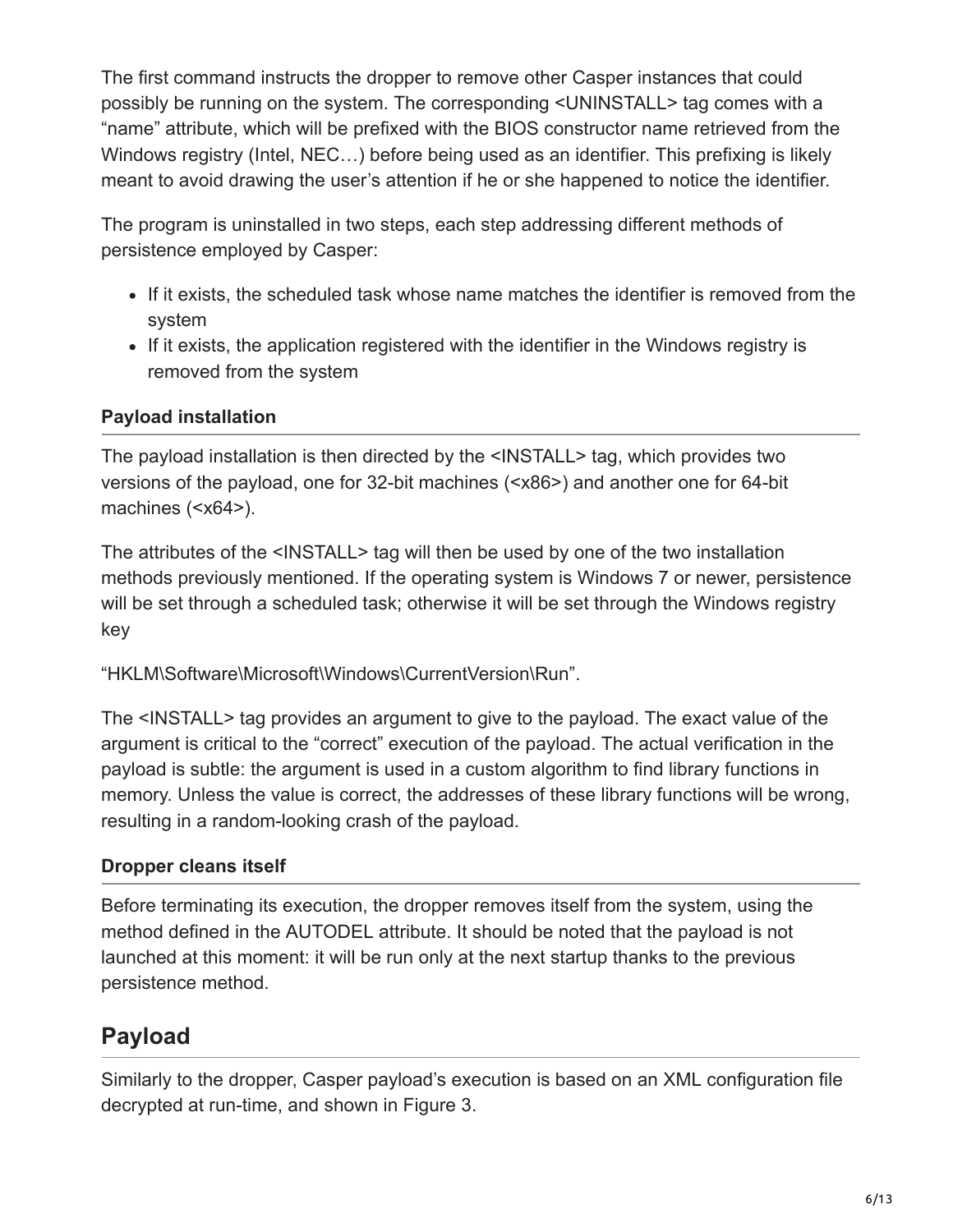

Figure 3 – Casper's Payload Configuration File

This configuration file starts with a timestamp, which corresponds to **Monday, the 7th April 2014 at 21:27:05 GMT**. Therefore, the compilation timestamps – set to 2010 – have very likely been forged.

A series of <PARAM> tags will then control the payload's behavior, as described in the following array.

| attribute                                               | <b>Purpose</b>                                                                                                                |
|---------------------------------------------------------|-------------------------------------------------------------------------------------------------------------------------------|
| ID                                                      | Unknown. It could be used to distinguish operations, as the value is the<br>same in the two payloads hosted on "jpic.gov.sy". |
| <b>REGKEY</b>                                           | Path in the Windows registry that will be used as storage area                                                                |
| <b>URL</b>                                              | C&C server's URL                                                                                                              |
| <b>KFY</b>                                              | Cryptographic key for the communications with the C&C server                                                                  |
| <b>DELAYMIN</b><br><b>DELAYMAX</b><br><b>DELAYRETRY</b> | Timers to configure the frequency of the contacts with the C&C server                                                         |

The payload then generates a unique identifier for the machine and inserts it at the end of the configuration in a <UID> tag. Finally, the configuration is RC4-encrypted and stored in the Windows registry.

The code handling the configuration shows certain capabilities not exploited in these Casper samples, for example a TIMETOLIVE attribute to plan the termination of Casper after a certain amount of time, or a DELAYED\_START attribute to wait before interacting with the system.

Finally, the payload's configuration contains the exact same <STRATEGY> as the dropper.

#### **Report to C&C**

During its first execution, Casper's payload executes the following XML file: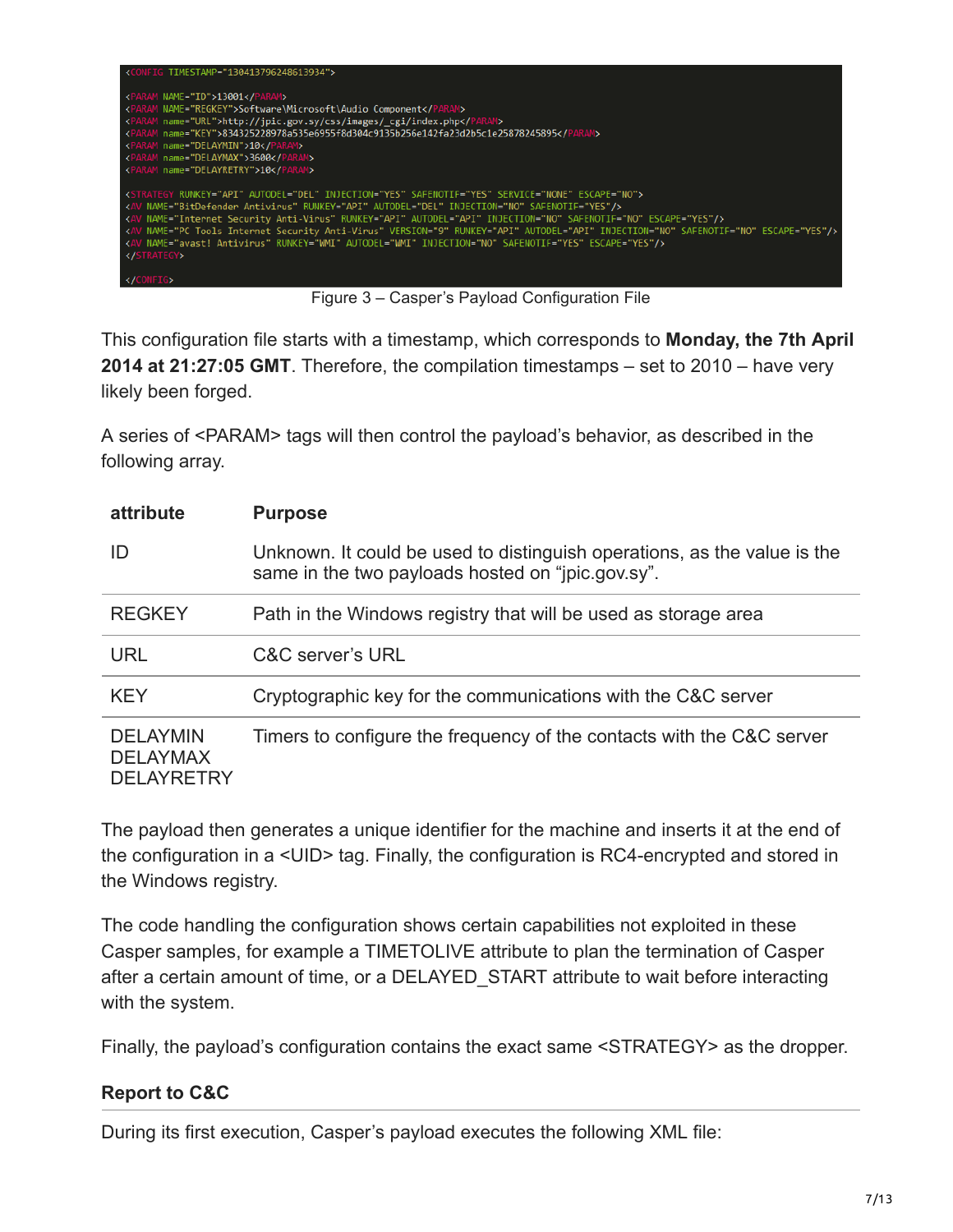<COMMAND name='SYSINFO'/>

The handler of the "SYSINFO" command retrieves information about the system and builds a report containing several sections, as shown in Figure 4.

```
***** SECURITY INFORMATION *****
AntiVirus: N/A
Firewall: N/A
***** EXECUTION CONTEXT *****
Install Time: 2015-02-04 19:59:52
Version: 4.4.1
\ldots [REDACTED]...
***** SYSTEM INFORMATION *****
Architecture: x86
OS Version: 5.1
Service Pack: Service Pack 3
Default Browser: firefox.exe
User Agent: Mozilla/4.0 (compatible; MSIE 7.0; Win32)
Organization:
Owner: john
Identity: ... [REDACTED]...
Country: United States
***** Running PROCESS *****
\ldots [REDACTED]...
***** HKLM AutoRun x86 PROCESS *****
\ldots [REDACTED]\ldots*****HKLM AutoRun x64 PROCESS *****
\ldots [REDACTED]...
***** HKCU AutoRun x86 PROCESS *****
\ldots [REDACTED]...
*****HKCU AutoRun x64 PROCESS *****
\ldots [REDACTED]...
***** Installed x86 APPLICATIONS *****
\ldots [REDACTED]...
***** CONFIG INFORMATION *****
<CONFIG TIMESTAMP="130413796248613934">
\ldots [REDACTED]...
```
Figure 4 – SYSINFO Command's Result

The titles of the report sections are self-explanatory. Interestingly, the version of the malware is clearly mentioned: **4.4.1**. This report is then base64-encoded and sent to the [C&C server](http://virusradar.com/en/glossary/command-and-control-server) in the body of an HTTP POST request. It will also be written into a temporary file named "perfaudio.dat".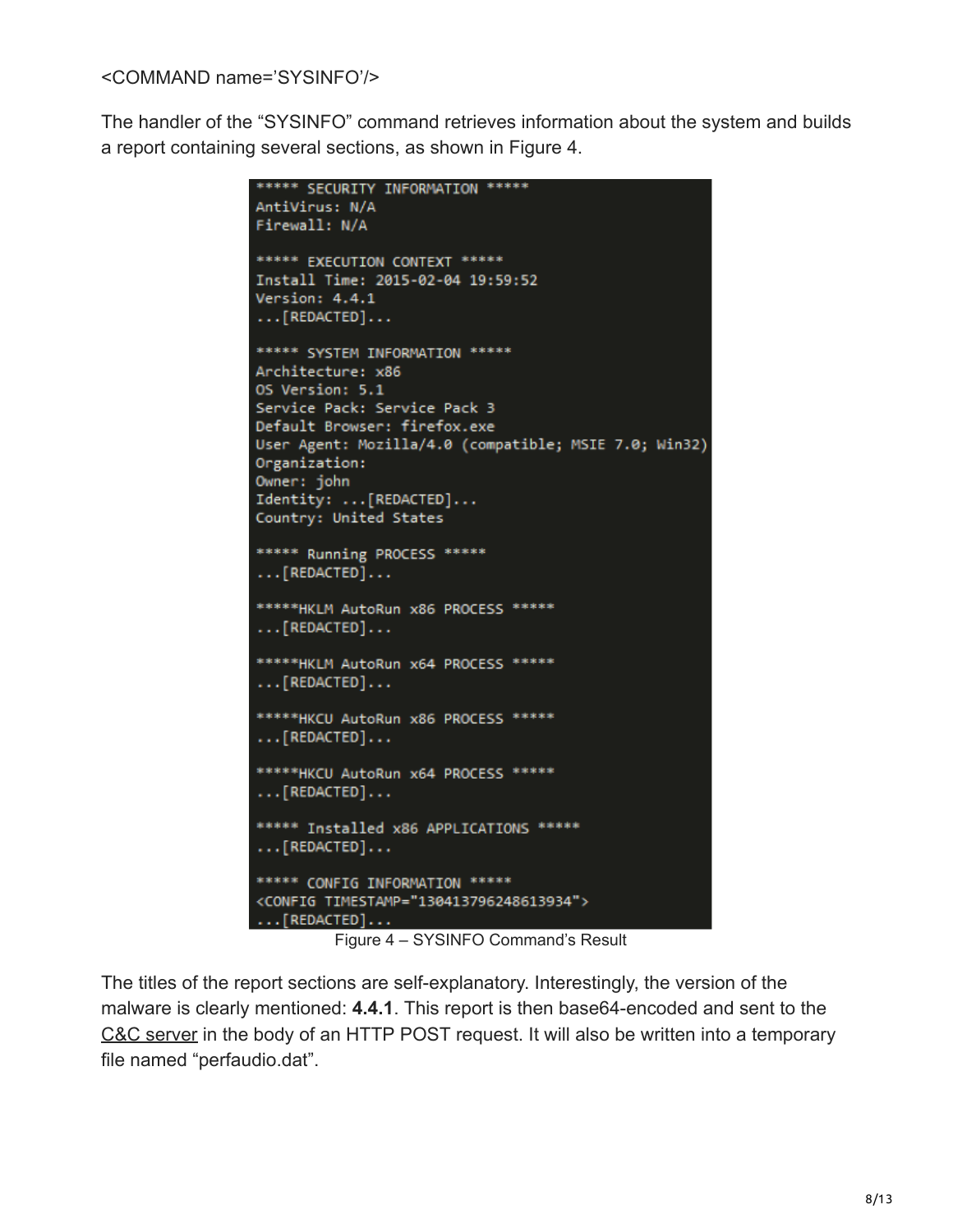The network request will also have a cookie named "PREF" filled with the concatenation of the machine UID, the configuration ID, the version of Casper and the hardcoded character "R", all base64-encoded.

### **C&C's possible answers**

Due to the C&C being down at the time of the investigation we can only speculate on the rest of the execution based on Casper's known capabilities.

At this point, the binary regularly contacts the C&C server with a cookie similar to the one in the SYSINFO request, but this time with "G" as the hardcoded character instead of "R". Our analysis of the binary reveals that the server can then send back a PNG image – with the correct header and format for a PNG file — from which a XML command file will be decrypted and executed.

In addition to the "SYSINFO" command, Casper can handle <COMMAND> tags with the following values:

- "EXEC" to execute a program on the machine from its local path
- "SYSTEM" to execute commands in a Windows command prompt

Finally, Casper can also handle <PLUGIN> tags, whose content is a Windows executable to deploy on the machine.

## **How Does Casper Relate to the Other Cartoons?**

Our best chance of establishing that the same developers are behind Bunny, Babar and Casper is to identify unusual code or algorithms shared between these various programs. In our comparison we also take into account the so-called "NBOT" malware (also known as the "TFC" malware), whose link with Babar and Bunny was established by Marion Marschalek in [her Babar report.](http://www.cyphort.com/babar-suspected-nation-state-spyware-spotlight/) Here is a **non-exhaustive** list of such shared features we observed:

Casper hides its calls to API functions by using a hash calculated from the functions' names, rather than the names themselves. The hashing algorithm is a combination of rotate-left (ROL) of 7 bits and exclusive-or (XOR) operations. NBOT uses the exact same algorithm for the same purpose, whereas Babar hides its API calls in a similar manner but with a different algorithm.

Casper fetches information about the running antivirus in a way similar to Bunny, Babar, and NBOT, namely through the same WMI request. Moreover, all these malwares compute the SHA-256 hash of the first word of the antivirus name, although in Casper it is actually never used.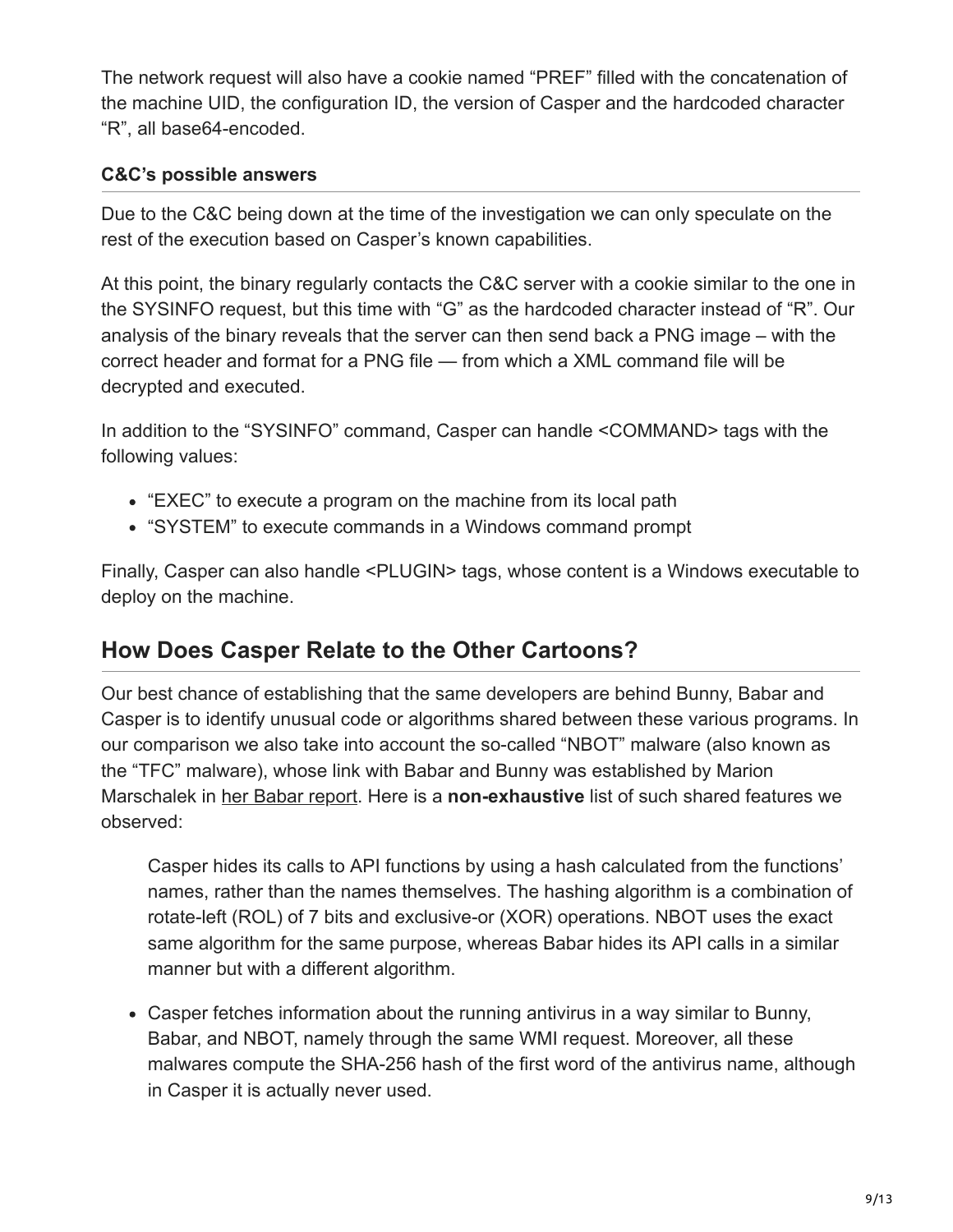Casper generates delimiters for its HTTP requests by filling a specific format string with the results of calls to the GetTickCount API function. The same code is present in some NBOT samples, as shown in the following array.

| mov   | esi, ds:GetTickCount                                       |
|-------|------------------------------------------------------------|
| xor   | eax, eax                                                   |
| inc   | eax                                                        |
| mov   | $[edi+4]$ , ax                                             |
| lea   | $ebx$ , $[edi+18h]$                                        |
| call  | esi ; GetTickCount                                         |
|       |                                                            |
| movzx | eax, ax                                                    |
| shr.  | eax, $2$                                                   |
| push  | eax                                                        |
| call. | esi ; GetTickCount                                         |
| movzx | eax, ax                                                    |
| push  | ; ArgList<br>eax                                           |
| push  | offset a4x4x                                               |
| push  | ebx<br>: DstBuf                                            |
| call  | sub 41131C                                                 |
| push  | ebx<br>; ArgList                                           |
| lea.  | eax, [ebp+DstBuf]                                          |
| push  | offset aMultipartFormD<br>ultipart/form-data; boundary=%s' |
| push  | ; DstBuf<br>eax                                            |
| call  | sub_41131C                                                 |
| add   | esp, 1C                                                    |
| lea   | eax, [ebp+DstBuf]                                          |
| push  | ; char *<br>eax                                            |
| push  | offset <b>aContentType</b> ; "Co<br>ntent-Type             |
| push  | dword $ptr$ [edi+0Ch] ; int                                |
| call  | sub_40C1B3                                                 |
|       | Extract of Casper's code                                   |
|       |                                                            |
| mov   | ebp, ds:GetTickCount                                       |
| mov   | $[edi+4]$ , bx                                             |
| lea   | ebx, [edi+18h]                                             |
| call  | ebp ; GetTickCount                                         |
| movzx | eax, ax                                                    |
| shr   | eax, 2                                                     |
| push  | eax                                                        |
| call  | ebp : GetTickCount                                         |
| movzx | ecx, ax                                                    |
| push  | ecx                                                        |
| push  | %4x%4x"<br>offset a4x4x                                    |
| mov   | edx, ebx                                                   |
| call  | sub_415000                                                 |
| push  | ebx                                                        |
|       | offset aMultipartFormD ; "multipart/form-data; boundary=%  |
| push  |                                                            |
| lea.  | edx, [esp+13Ch+ <b>var_110</b> ]                           |
| call  | sub_415000                                                 |
| mov   | eax, [edi+0Ch]                                             |
| add   | esp, 14h                                                   |
| lea   | edx, [esp+128h+var_110]                                    |
| push  | edx                                                        |
| push  | offset aContentType ; "Content-Type"                       |
| call  | sub 408880                                                 |
|       |                                                            |

Extract of NBOT's code

Casper removes its dropper by executing a Windows command created from the following format string:

cmd.exe /C FOR /L %%i IN (1,1,%d) DO IF EXIST "%hs" (DEL "%hs" & SYSTEMINFO) ELSE EXIT

In some NBOT samples we can find the following similar syntax: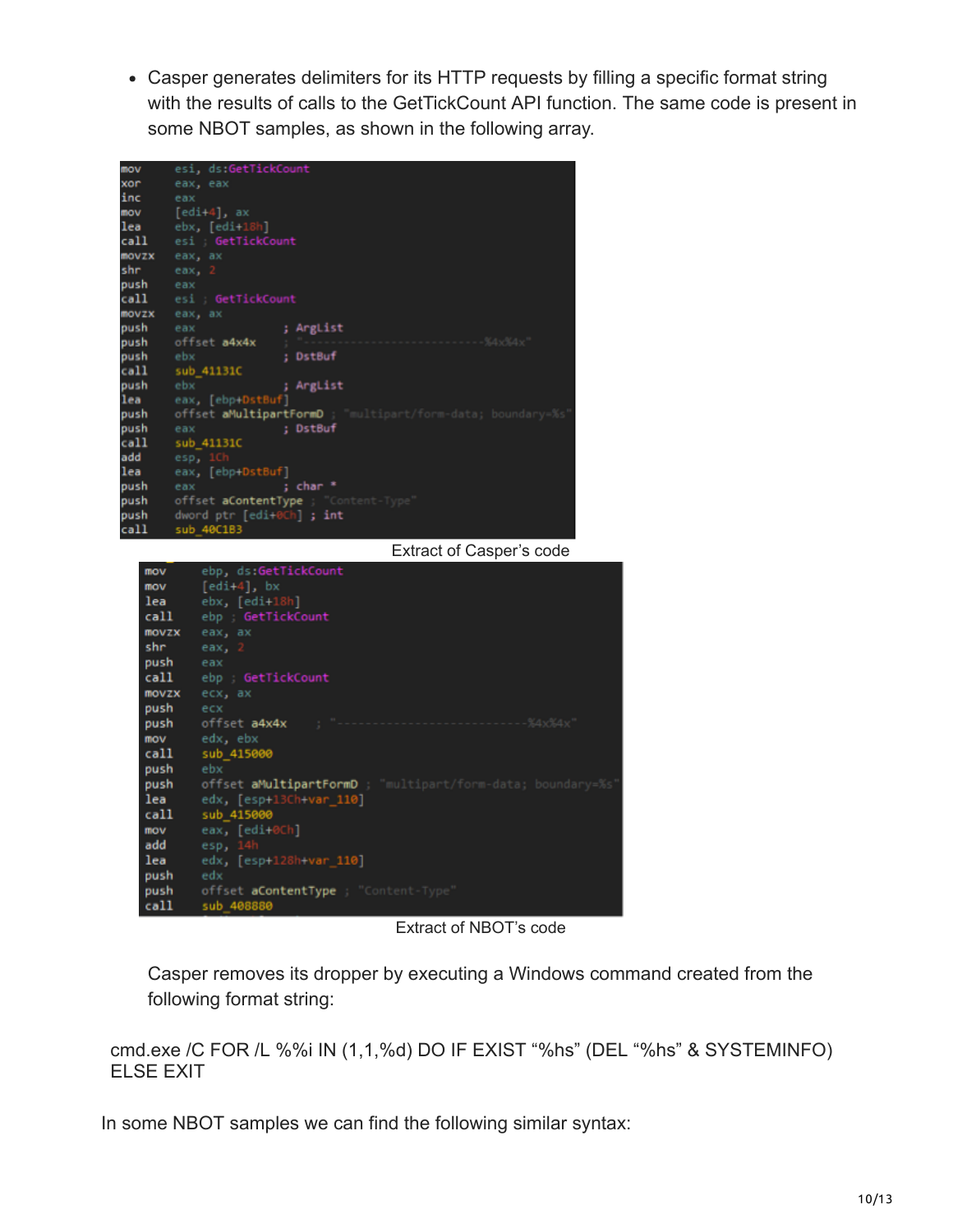cmd.exe /C FOR /L %%i IN (1,1,%d) DO IF EXIST "%s" (DEL "%s" & PING 127.0.0.1 -n 3) ELSE EXIT

Casper uses an "ID" value set to "13001", whereas Babar samples contain an ID of "12075-01". Also, the malware discovered in 2009 by the CSEC possesses an ID of "08184" (slide 8 of the [CSEC slides\)](http://www.spiegel.de/media/media-35683.pdf). This similar format, and the increasing value in decimal, could indicate a familial link.

None of these signs alone is enough to establish a strong link but **all the shared features together make us assess with high confidence that Bunny, Babar, NBOT and Casper were all developed by the same organization.**

## **Victimology**

According to our telemetry data, all the people targeted during this operation were located in Syria. These targets may have been the visitors of the "jpic.gov.sy" website — Syrian citizens who want to file a complaint. In this case they could have been redirected to the exploits from a legitimate page of this website.

But we were actually unable to determine if this were indeed the case. In other words, it is just as likely that the targets have been redirected to the exploits from another location, for example from a hacked legitimate website or from a link in an email. What is known for sure is that the exploits, the Casper binaries and the C&C component were all hosted on this website's server.

This leads us to a second hypothesis: the "jpic.gov.sy" website could have been hacked to serve as a storage area. This would have at least two advantages for the attackers: firstly, hosting the files on a Syrian server can make them more easily accessible from Syria, a country whose Internet connection to the outside world has been unstable since the beginning of the civil war, as shown in [Google Transparency Report.](http://www.google.com/transparencyreport/traffic/explorer/?r=SY&l=EVERYTHING&csd=1301710971931&ced=1413615600000) Secondly, it would mislead attribution efforts by raising suspicion against the Syrian government.

## **Conclusion**

As previously explained, we are confident that the same group developed Bunny, Babar and Casper. The detailed analysis of Babar in the CSEC slides from 2009 indicates this group is not a newcomer to the espionage business. The use of zero-day exploits is another indication that Casper's operators belong to a powerful organization. Finally, the narrow targeting of people in Syria shows a likely interest in geopolitics.

Nevertheless, we did not find any evidence in Casper itself to point a finger at a specific country. In particular, no signs of French origin, as suggested by CSEC for Babar, were found in the binaries.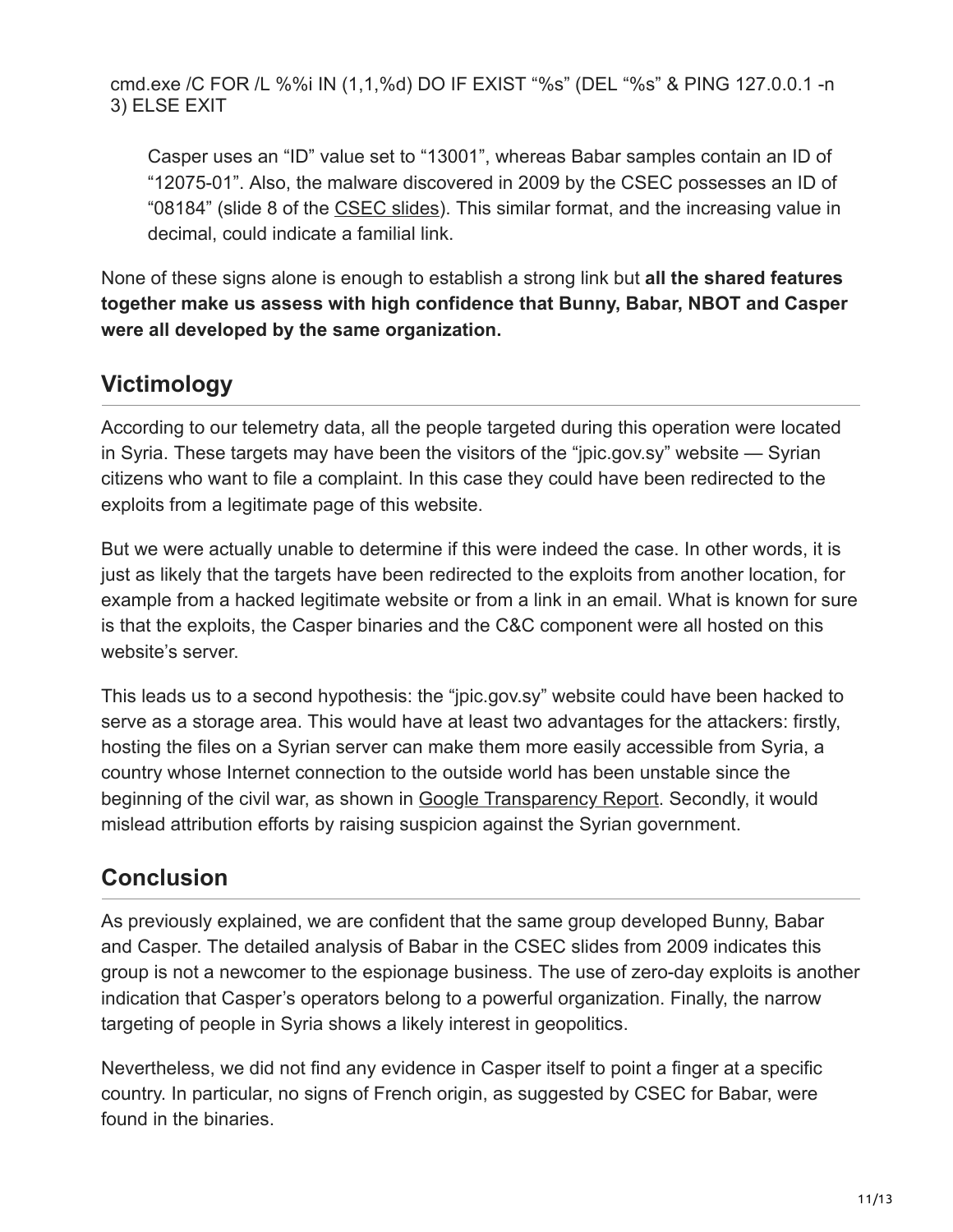### **Hashes**

| SHA <sub>1</sub>                         | <b>Note</b>                  | <b>ESET Detection</b><br><b>Name</b> |
|------------------------------------------|------------------------------|--------------------------------------|
| 75BF51709B913FDB4086DF78D84C099418F0F449 | DLL<br><b>Dropper</b>        | Win32/ProxyBot.B                     |
| 7F266A5E959BEF9798A08E791E22DF4E1DEA9ED5 | DLL<br><b>Dropper</b>        | Win32/ProxyBot.B                     |
| E4CC35792A48123E71A2C7B6AA904006343A157A | Executable<br><b>Dropper</b> | Win32/ProxyBot.B                     |
| F4C39EDDEF1C7D99283C7303C1835E99D8E498B0 | X86<br>Executable<br>Payload | Win32/ProxyBot.B                     |
| C2CE95256206E0EBC98E237FB73B68AC69843DD5 | X64<br>Executable<br>Payload | Win32/ProxyBot.A                     |

## **Indicators of Compromise**

| <b>Indicator</b>    | Value                                                                            |
|---------------------|----------------------------------------------------------------------------------|
| Dropper's file name | domcommon.exe                                                                    |
| Payload's file name | aiomgr.exe                                                                       |
| <b>C&amp;C URLS</b> | hXXp://jpic.gov.sy/css/images/ cgi/index.php                                     |
| Mutex name          | {4216567A-4512-9825-7745F856}                                                    |
|                     | Key for configuration decryption 7B 4B 59 DE 37 4A 42 26 59 98 63 C6 2D 0F 57 40 |
| Temporary file name | perfaudio.dat                                                                    |

*Image: PAISAN HOMHUAN / Shutterstock.com*

5 Mar 2015 - 01:55PM

*Sign up to receive an email update whenever a new article is published in our [Ukraine Crisis – Digital Security Resource Center](https://www.welivesecurity.com/category/ukraine-crisis-digital-security-resource-center/)*